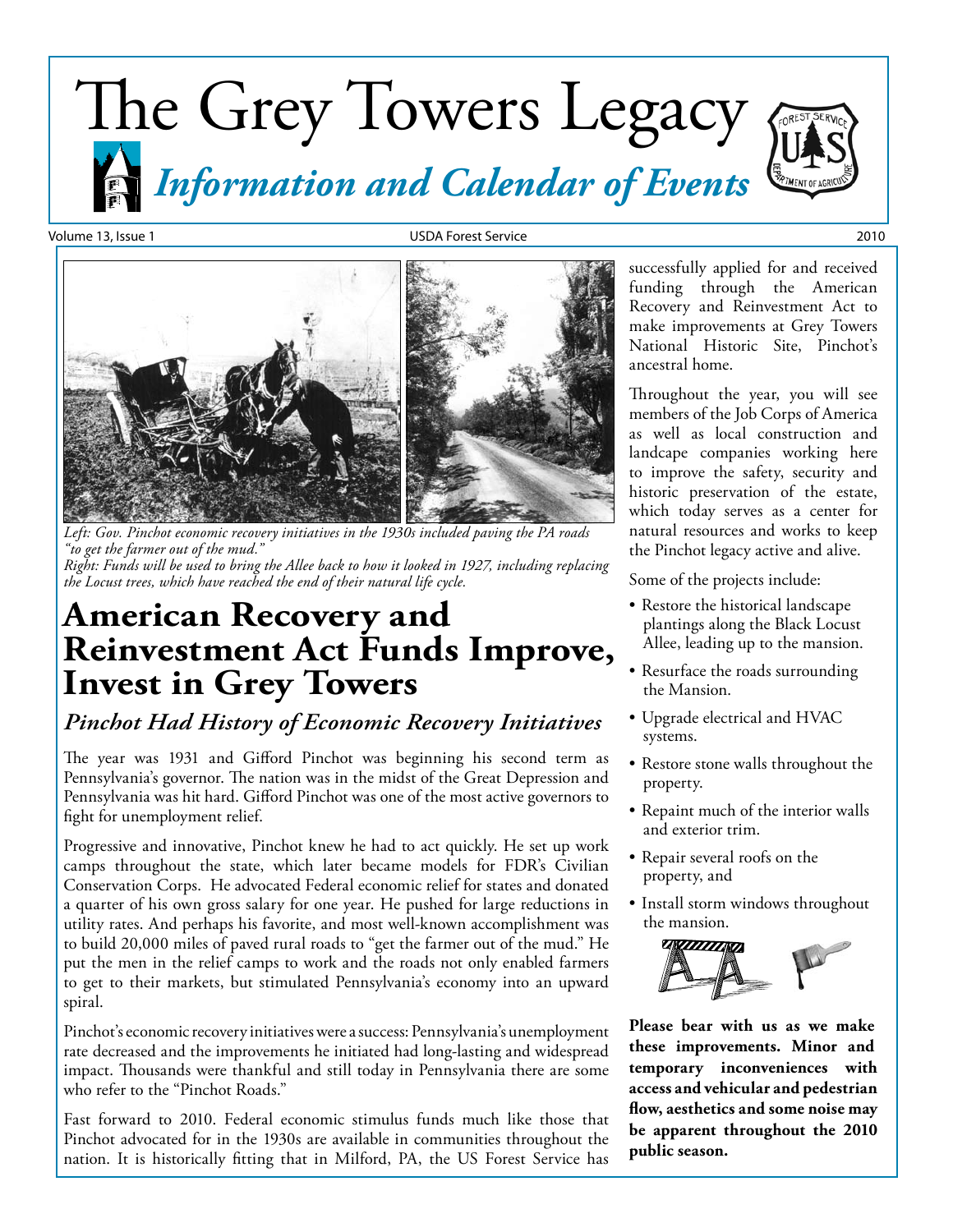## *Frequently Asked Questions:*

### *What is Grey Towers?*

A 44-room French chateauesque mansion that was built in 1886 by James Pinchot. Today it serves as an education and leadership development center for natural resources. Administered by the U.S. Forest Service, it was donated to the public in 1963 by Dr. Gifford Bryce Pinchot to carry on the legacy of his father, Gifford Pinchot, eminent conservationist and two-term Pennsylvania governor.

### *What did Gifford Pinchot accomplish?*

As founder and first chief of the U.S. Forest Service, Gifford Pinchot introduced and then implemented the groundbreaking concept of conservation, or sustainable use of our natural resources. An eminent conservationist, he helped create the National Forest System, which today comprises over 190 million acres. As two-term governor of Pennsylvania, Gifford, along with his wife Cornelia, made tremendous changes in the economic, social and political climate of the Commonwealth.

### *Who were some of the other Pinchots?*

James and Mary Pinchot, Gifford's parents, built the house in 1886. James, who grew up in Milford, was a wealthy businessman who made his fortune in wallpaper. As patrons of the arts, James and Mary were supporters of the Hudson River School of Painting, and James was co-founder



of the American Museum of Natural History in New York City. James had a strong conservation ethic and vision for the nation and both encouraged their son Gifford to pursue forestry as a career. Amos Pinchot, Gifford's brother, was his political confidante and advisor, a lawyer who helped found the American Civil Liberties Union. Their sister Antoinette married a British diplomat and focused her energies on social causes in Europe, including running the American hospital in France during WWI.

### *Were the gardens at Grey Towers always so lavish?*

No. During James and Mary's time, the grounds included a large rose garden and apple trees, but mostly was a working farm. It wasn't until Gifford and his wife Cornelia Bryce Pinchot moved to Grey Towers in the 1920s and 1930s that the gardens, under Cornelia's planning and vision, began to take shape. Working with landscape architects and designers, Cornelia added all the plantings and stone features in the landscape, including the buildings. She and Gifford planted over 100 trees.

### *Why can't we see the upper floors of the mansion?*

The second and third floors of the mansion have been renovated as an active conference center, in keeping with the original intent of the gift of Grey Towers from Dr. Gifford Bryce Pinchot. He wanted to make sure Grey Towers continued to be a place where conservation discussions and dialogues would continue to take place, just as they did when his father lived here. Check the calendar schedule to find out when a threefloor tour or an Open House is offered to give visitors a look at those upper floors.

### *Who can use the Conference Center at Grey Towers?*

Any natural resource agencies, groups, associations and organizations that are working on conservation or have as their mission natural resource conservation.

### *What can I do at Grey Towers?*

Visitors are encouraged to join us on a guided tour of the first floor of the mansion and the grounds. Or, you can walk around the grounds, see the historic gardens or



take a hike on the trails. There are a number of public programs planned throughout the visitor season. School programs, conferences and leadership development programs also are held here.

### *Can I have my wedding or take wedding photos at Grey Towers?*

As nice as the landscape is, it is not within the scope of our mission to host weddings or other private social functions. There are a few locations in the landscape outside of the historic corridor where we allow wedding photos, as long as they don't interfere with our primary functions and use. Use of these locations must be approved in advance.

#### *How do we get to the falls?*

The waterfalls are located on private property and the landowner no longer allows public access.

#### *Is Grey Towers haunted?*

There have been no documented sightings of ghosts, though some claim to have "felt" a presence. It depends on your personal interpretation and beliefs.

### *Why isn't there a dining room in the house?*

Grey Towers served mainly as a summer home. Gifford and Cornelia Pinchot spent a lot of time outdoors. The outdoor dining table, also known as the Fingerbowl, served as their dining room and is the most popular feature in the landscape.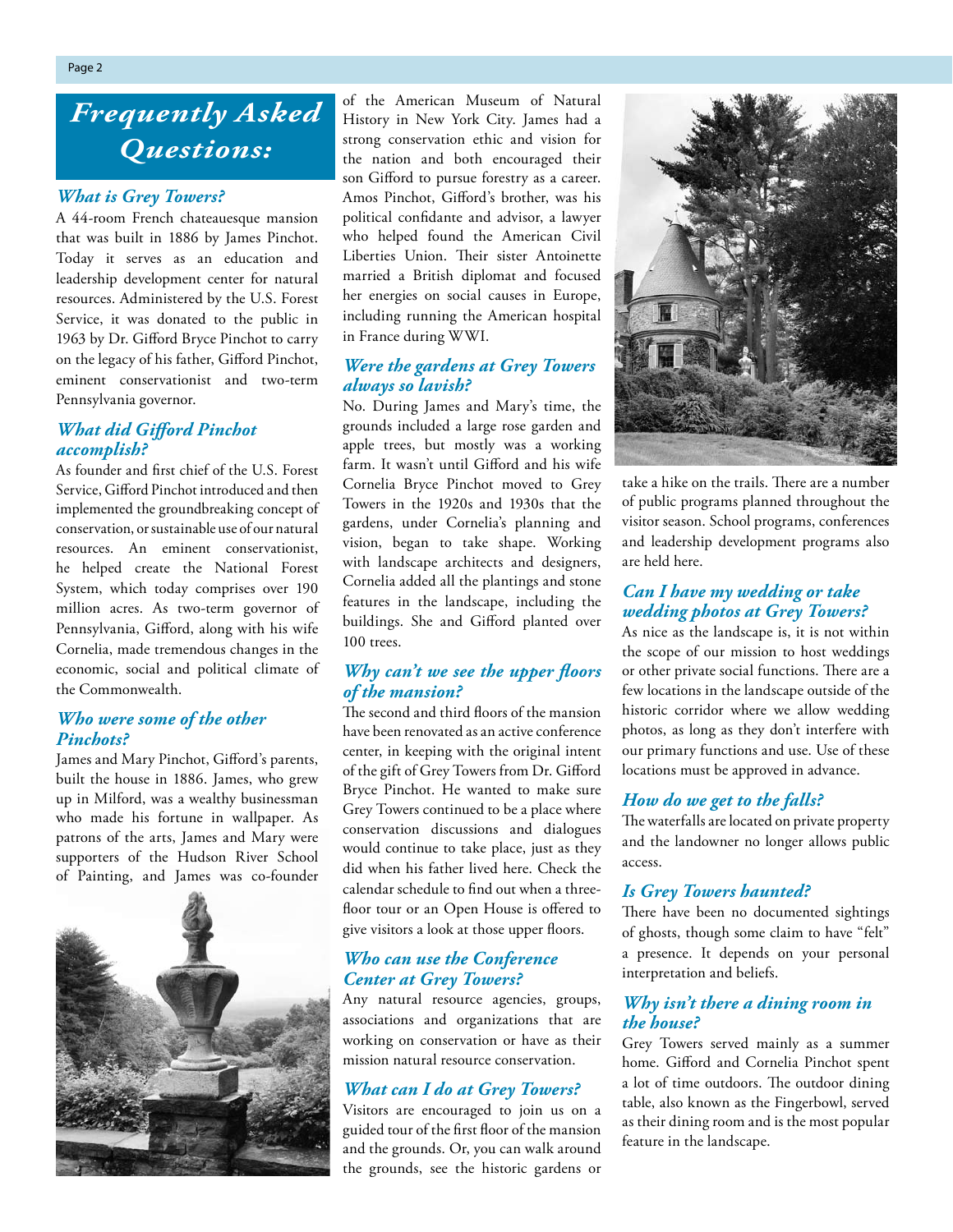## **Festival of Wood Promotes Goods From the Woods**



## **August 7-8, 2010**

*The Festival of Wood helps us recognize the many ways we use wood in our everyday lives and how sustainably managed forests can provide that wood today while ensuring forests for the future.*

*The Festival of Wood* is fast becoming an educational program that helps thousands of people make the connection between a sustainable marketplace and sustainable management of the forests. Since 2004, we have successfully built upon previous events while expanding the activities, programs and events to help celebrate our natural and cultural heritage of wood. Most events are free!

### **Highlights of the 2010 Festival:**

**Unique wood crafts** and art are exhibited, sold and demonstrated. Some examples include: wood furniture, pipe boxes, Shaker boxes, sawdust folk art, wooden snowflakes, wooden bowls, wood turning, fretwork and hand-carved sculpture. Co-sponsored by the Pocono Arts Council, the crafts component illustrates how beautiful objects that we use in our everyday lives are created from wood.

**Children's activities** include games and toys using wood and wood products. A magician and musician will entertain and educate children about the forest. Children can build bluebird nest boxes (from wood, of course!) and learn about habitat conservation. Live amphibians and reptiles will visit.

**Lectures** about wood and forestry will be available throughout the weekend. Topics such as Alternative Forest Products and Private Forest Landowners are offered.

**Free music** with wood instruments will be provided each day.

**Educational exhibits** and handouts from a variety of organizations and agencies, such as reintroducing the American Chestnut Tree, next generation landowner information, tree identification, U.S. Forest Service wood technology initiatives and reducing your carbon footprint.



**A celebration of** Gifford Pinchot's birthday, with free refreshments.

**All three floors of the historic mansion** are open for visitors both days; a \$4 fee is charged.

The Festival of Wood is a collaborative project of the U.S. Forest Service at Grey Towers, Grey Towers Heritage Association, the Pocono Arts Council and many, many community partners.

## **CONSERVATION LEARNING OPPORTUNITIES AT GREY TOWERS**

**Teachers:** Plan a field trip or have us visit your classroom

**Educators:** Earn continuing education credit at one of our teacher workshops

### **Natural Resource Professionals:**

Research, reflect or write using the inspirational ambiance of Grey Towers. Forest Service detail opportunity (570-296-9630) or Edgar Brannon Conservation Fellows Program (202-797-6580/ [www.pinchot.org](http://www.pinchot.org)).

**College Students: Check out our** internship opportunities [www.fs.fed.](http://www.fs.fed.us/gt/internships) [us/gt/internships.](http://www.fs.fed.us/gt/internships)

### **Graduate Students/Historians:**

Live and work at Grey Towers while completing your research project. Contact the Forest Service historian at [lbramwell@fs.fed.us](mailto:lbramwell@fs.fed.us) about the Scholar in Residence program.

**YOU:** Take a tour, attend a program, visit the estate grounds, participate in an event.

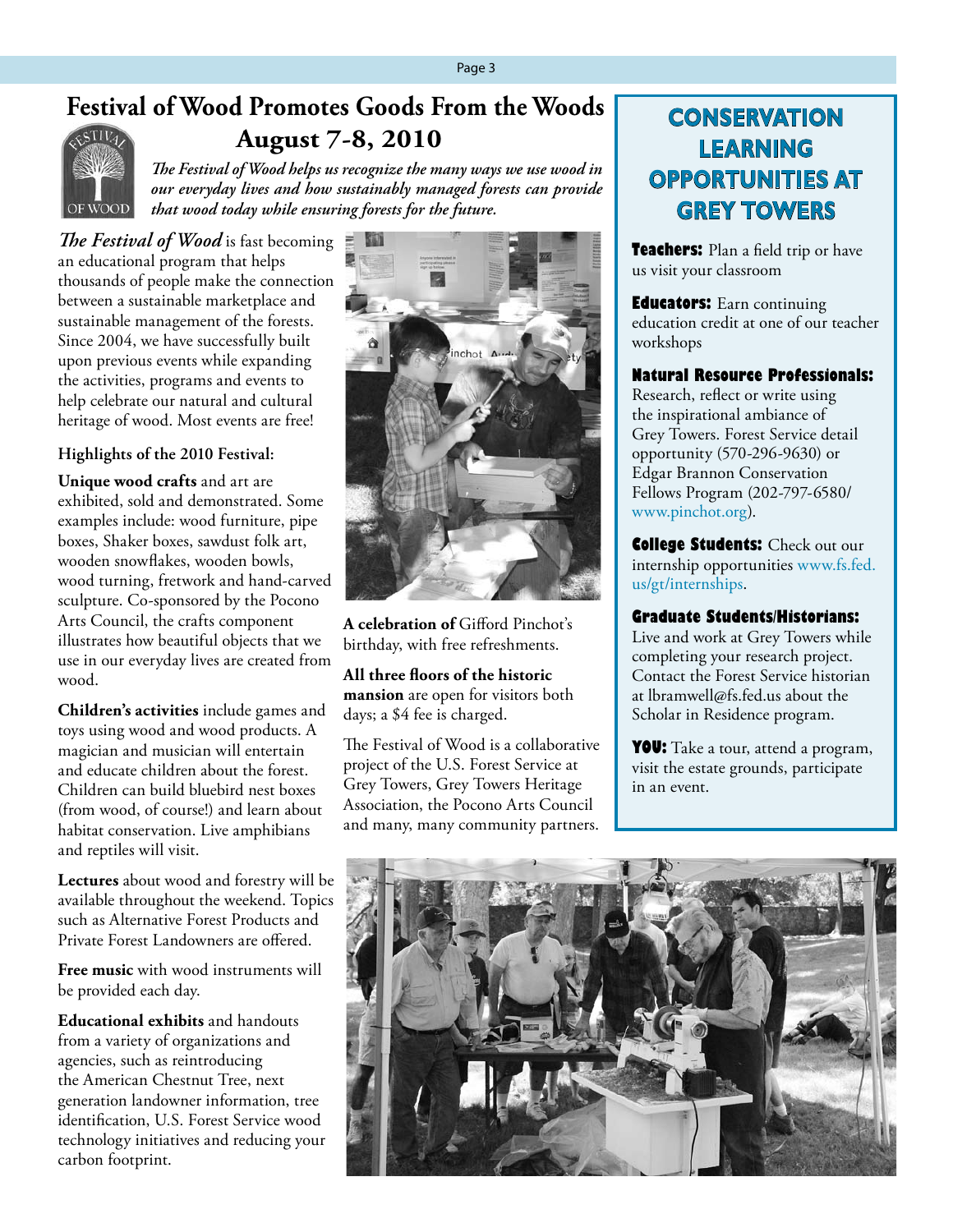## **Grey Towers Most Popular Tree: European Copper Beech** *(Fagus sylvatica "Atropurpurea')*

The European Copper Beech was Gifford Pinchot's favorite tree and he had nine planted at Grey Towers in the 1920s. They all measure more than three feet in diameter and stand almost 100 feet tall.

It has a unique and beautiful bark, which some say resembles elephant hide. Its leaves emerge in spring as a deep purple, turning a brilliant copper



### **Curator's Corner**

in autumn, and are egg shaped. You can find the European Copper Beeches near the Letter Box, the moat, the Gatehouse, halfway up the front drive and near the service wing entrance. Because of their immense size and outstanding color, you can look out over the landscape and easily recognize the Copper Beeches.

Many have taken seeds from the Grey Towers' European Copper Beech in an unsuccessful attempt to grow their own. The only way to grow your own European Copper Beech is through a cutting grafted onto an American Beech rootstock. Or you can purchase one from a specialty nursery.

Like its common name, this popular tree is found readily in Europe. As an estate tree, European Copper Beeches require large open areas and they are not suitable for the typical suburban lot size. Also, they grow slowly, taking 40- 50 years to reach maturity.



When these were planted by Gifford Pinchot he knew, because of their slow growth, that they would be enjoyed by generations to come. The simple act of planting trees today for future generations is the very essence of conservation, symbolized here by Pinchot's favorite tree.

There are more than 10,000 artifacts in the Grey Towers' museum collection and we continue to receive items of historical significance. Most recently, we received several heirloom books from Pinchot family members.

The Library is one of the most impressive rooms in the mansion and illustrates the intellectual depth and diverse interests of several generations. These new additions include:

Several sets of poetical works belonging to the Pinchot family circa 1780's, including Geoffrey Chaucer, Samuel Butler, and Edmund Spenser; a complete 31-volume set of the series, "The Temple Shakespeare," 1894-1896; and selected works by Oscar Wilde, Lord Byron and Edgar Allan Poe.

Several Pinchot family bibles including: Mary J. Eno's, 1859, with handwritten inscriptions and dates of birth and/or death for her children Gifford, Lucy, Antoinette, and Amos; bible belonging to Gifford's friend Laura Houghtaling containing several poems and silk bookmarks; pocket New Testament inscribed on inside to Gifford by his great-grandmother Mary Eno, aged 92 years.

Grey Towers also recently conducted research on a human skull that has been in the collection since 1963. We wanted to determine its origin and make sure the Forest Service was in compliance with the Native American Graves and Repatriation Act (NAGPRA), if it were determined to be of Native American origin. Tests reveal it is of Polynesian origin, which fits with our unconfirmed information that Gifford Pinchot brought it back from his 1930's voyage to the South Seas.



*Several Pinchot family bibles including Mary J. Eno's, circa 1859, with handwritten inscriptions and a pocket New Testament inscribed on inside to Gifford by his greatgrandmother Mary Eno, aged 92 years.*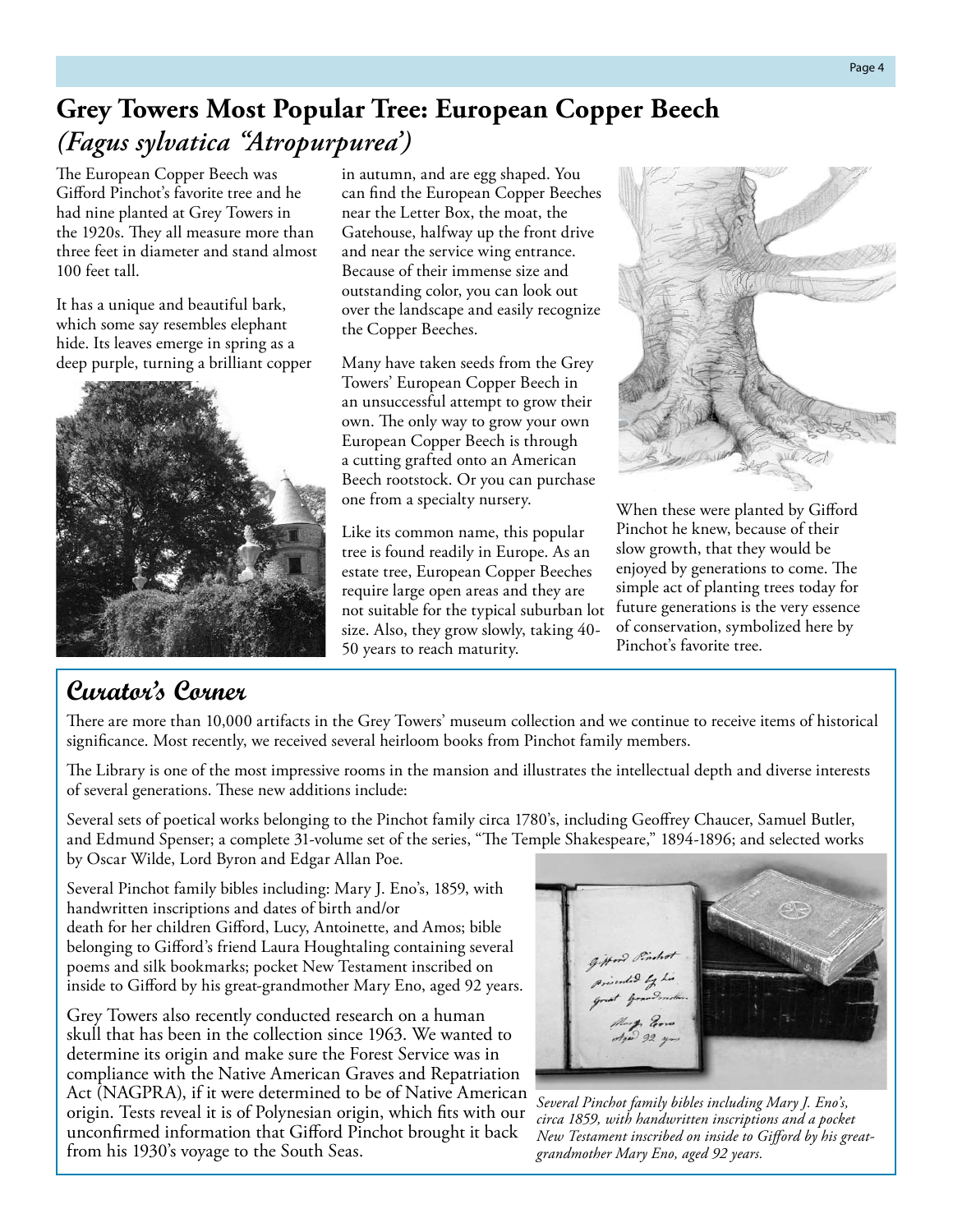

*Forest Service staffer Lee Salber demonstrates how math and science are used in forestry during a school program at Grey Towers.* 

### **Forestry Trail Combines Science and Math For Unique Learning Opportunities**

Area teachers looking for a unique, out-of-classroom experience that combines science and math may want to explore a program on the Grey Towers Forestry Trail. Whether your students are studying biology, ecology, history, science or math, the Forestry Trail at Grey Towers offers a hands-on opportunity to expand their knowledge in a natural environment.

Participants learn to identify and determine the age and health of popular trees. Students also search for wildlife clues that can reveal important habitat information and have hands-on experiences that demonstrate the interrelationships between plants and animals. The roles of predators and prey are examined and students learn to identify wildlife by their sounds. Advanced studies challenge

students to use math and science to determine such things as the amount of merchantable lumber in a tree and the size of the local deer population.

The half-mile Forestry Trail also includes a replica of the camp used by Yale Forestry School students from 1901-1926. The campsite provides a glimpse into the past and the historical role the Pinchots played in bringing forestry to America.

Instructors tailor the educational material to fit curriculum needs for grades 2 through college. To schedule your class trip or for more information, call 570-296-9630. There is no fee for this conservation education program and some transportation costs can be reimbursed if criteria is met.

## **Native Plantings Help "Green" Grey Towers**

The Visitor Parking Lot is more than just environmentallyengineered for resource conservation. In addition to the pervious asphalt, the parking lot is a living demonstration of how careful selection of plant species and bed design can enhance the natural landscape.

When designing the parking lot, the US Forest Service opted to plant in large landscape beds instead of divided areas. Large landscape beds improve plant health and life span.

We also designed the plant layout so that the shrubs and trees were grouped together. Grouping helps screen vehicles and cools the

Sensitive to the aesthetics of the rest of our site, we wanted to create a landscape within the parking lot, softening the built environment and having it fit in more naturally. We chose native plantings that cut down on the amount of water and care required.

Finally, the deer exclosure helps us demonstrate what could be growing in the fields and forests of this region.

When visiting Grey Towers, please take a moment when you arrive to enjoy, appreciate and learn from the landscape in the Visitor Parking Lot.